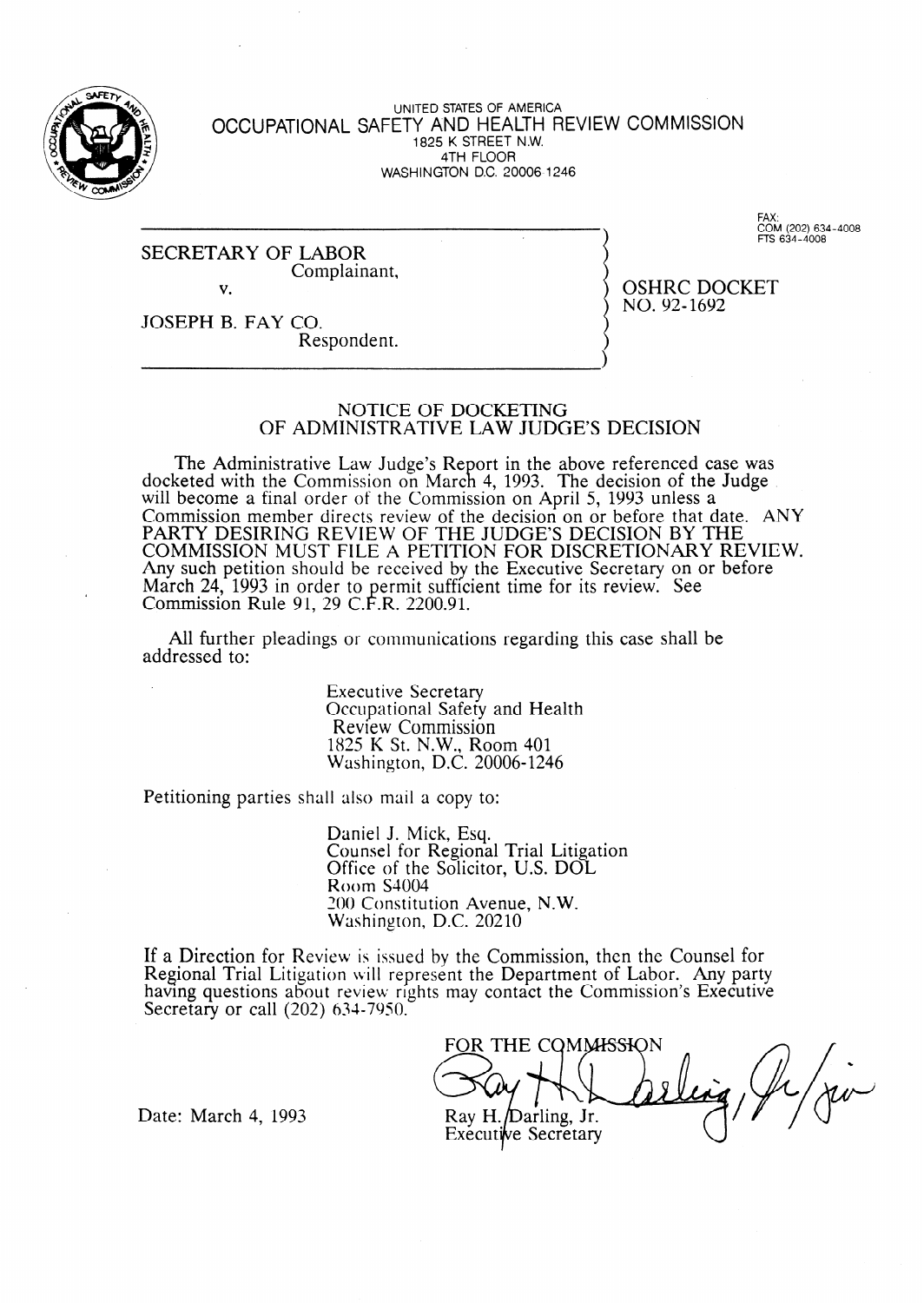## **DOCKET NO. 92-1692**

# NOTICE IS GIVEN TO THE FOLLOWING:

Daniel J. Mick, Esq.<br>Counsel for Regional Trial Litigation<br>Office of the Solicitor, U.S. DOL<br>Room S4004 200 Constitution Ave., N.W.<br>Washington, D.C. 20210

Patricia Rodenhausen, Esq.<br>Regional Solicitor<br>Office of the Solicitor, U.S. DOL<br>201 Varick, Room 707<br>New York, NY 10014

Robert Papp, Safety Director<br>Joseph P. Fay Company<br>1374 Freeport Road<br>Post Office Box 11351<br>Pittsburgh, P.A 15238

Irving Sommer<br>Chief Administrative Law Judge<br>Occupational Safety and Health<br>Review Commission<br>Room 417/A<br>1825 K Street, N.W.<br>Washington, DC 20006 1246

00108911695:02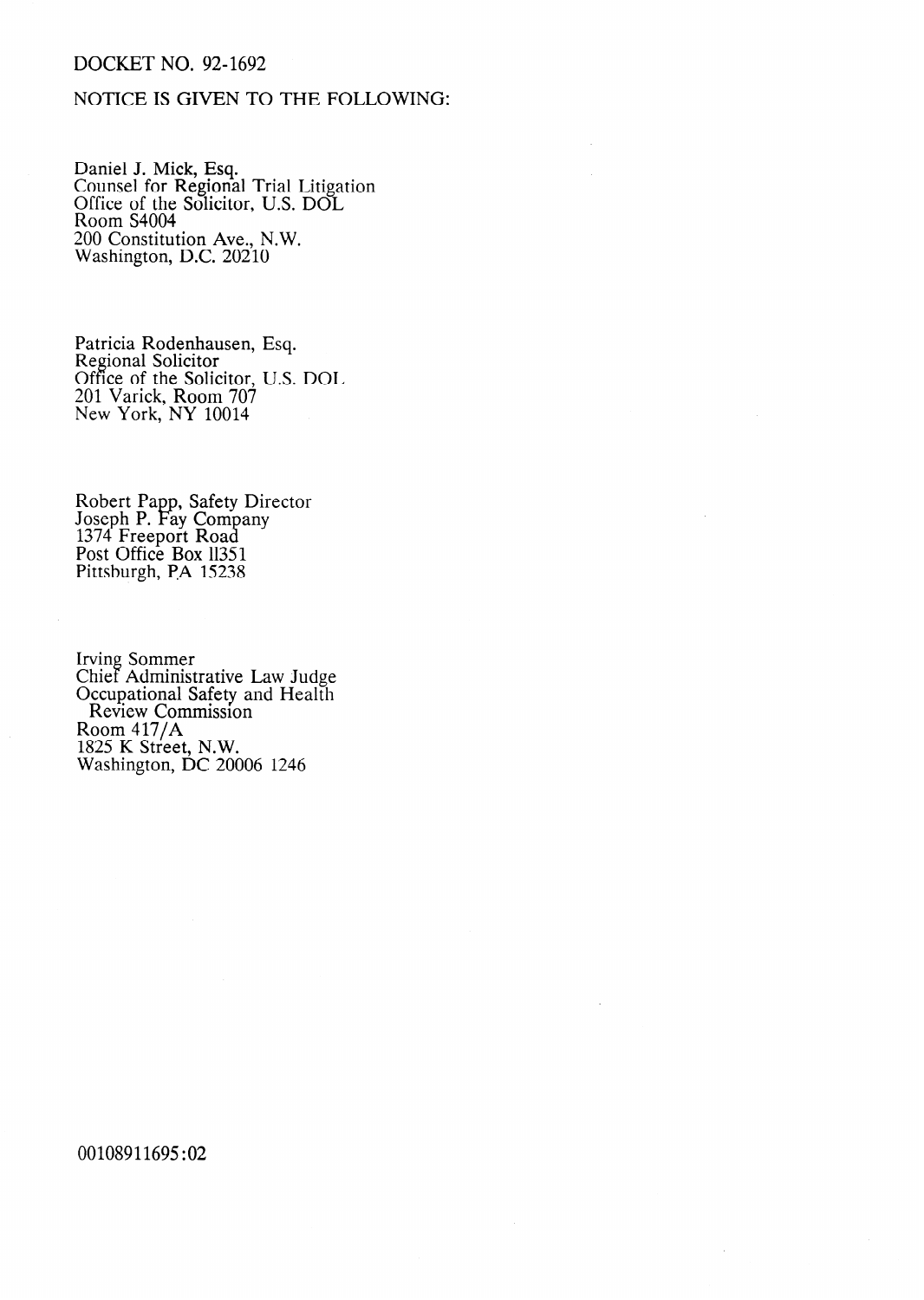

#### \* UNITED STATES OF AMERICA OCCUPATIONAL SAFETY AND HEALTH REVIEW COMMISSION 1825 K STREET N.W. THE FOOR **WASHINGTON DC 20006-1216**

FAX: **FAX: COM (202) 6344006** 

| SECRETARY OF LABOR,    |  |
|------------------------|--|
|                        |  |
| Complainant,           |  |
|                        |  |
| v.                     |  |
|                        |  |
| JOSEPH P. FAY COMPANY, |  |
|                        |  |
| Respondent.            |  |
|                        |  |
|                        |  |

Appearances:

New York, New York **Director** Pittsburgh, Pa.  $\sum_{i=1}^n$   $\sum_{i=1}^n$   $\sum_{i=1}^n$   $\sum_{i=1}^n$   $\sum_{i=1}^n$   $\sum_{i=1}^n$   $\sum_{i=1}^n$   $\sum_{i=1}^n$   $\sum_{i=1}^n$   $\sum_{i=1}^n$   $\sum_{i=1}^n$   $\sum_{i=1}^n$   $\sum_{i=1}^n$   $\sum_{i=1}^n$   $\sum_{i=1}^n$   $\sum_{i=1}^n$   $\sum_{i=1}^n$   $\sum_{i=1}^n$   $\sum_{i$ 

Robert Papp Department of Labor<br>
Office of the Solicitor<br>  $A$  Alan Kammerman, Especial Control of Labor<br>  $A$  Alan Kammerman, Especial Control of Labor<br>  $A$  Alan Kammerman, Especial Control of Labor<br>  $A$  Alan Kammerman, Especial Contro

Docket No. 92-1692

For the Complainant For the Respondent

Before: Administrative Law Judge Irving Sommer

## **DECISION AND ORDER**

.

Following an OSHA inspection of Respondent's worksite at the Columbia-Portland bridge in Columbia, N.J., the Secretary of Labor (Secretary) issued to Respondent Joseph P. Fay Company (Fay) a citation charging a serious violation of 29 C.F.R. 1926.500 (d)(1). A hearing was held in New York, New York. Both sides were represented and filed posthearing briefs. No jurisdictional issues are in dispute.

### **BACKGROUND**

Joseph P. Fay Company is a Pennsylvania corporation with its principal office in Pittsburgh, Pa. It is engaged in general contracting and/or bridge demolition work. During the period at issue, it was removing a deck on a bridge located in Columbia, New Jersey.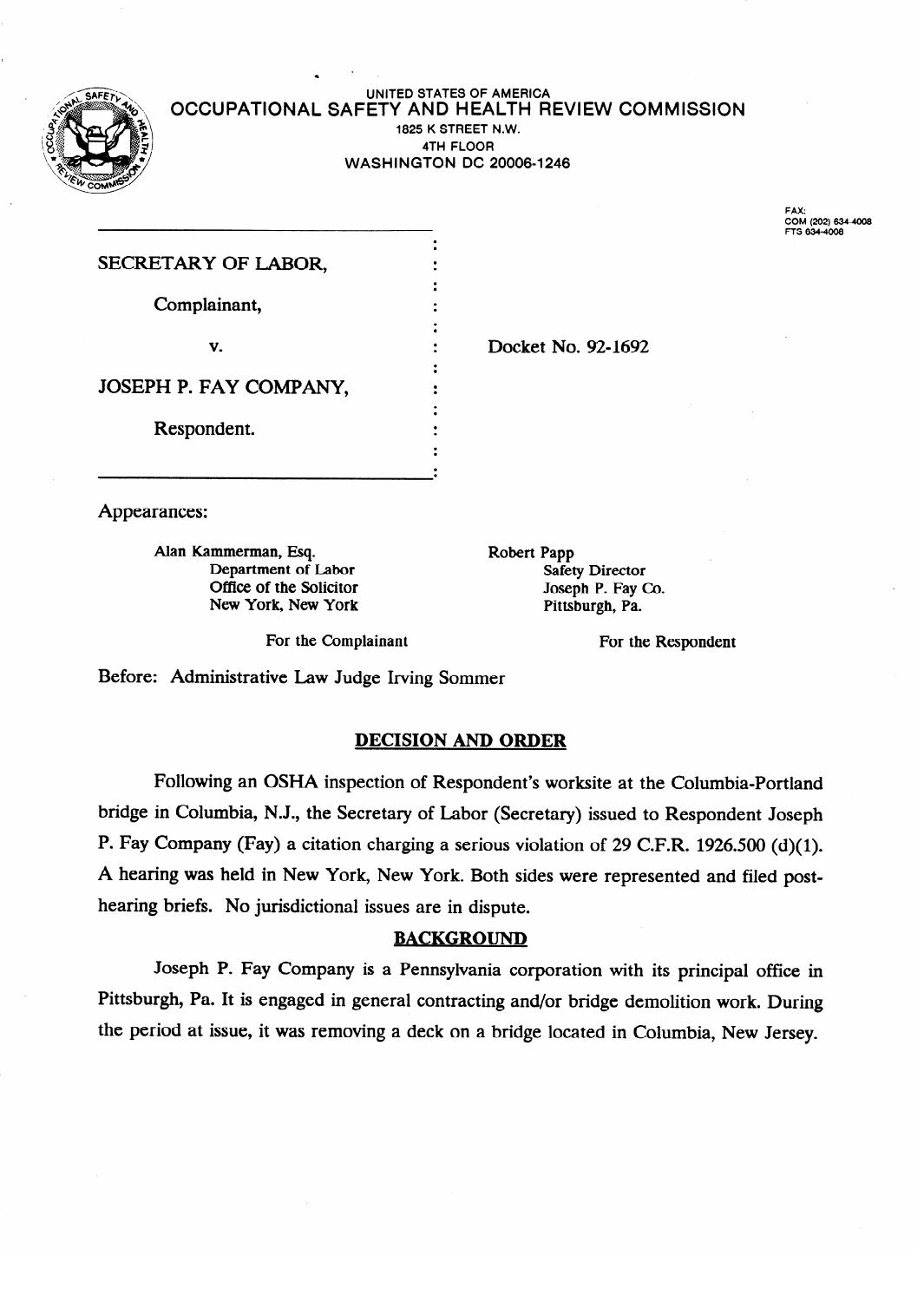### **ALLEGED VIOLATIONS**

**Serious citation 1 alleges:** 

29 **C.F.R.** 1926.500 (d)(l): Open-sided floors or platforms, 6 feet or more above adjacent floor or ground level, were not guarded by a standard railing or the equivalent on all open sides:

a. South side of Bridge-On or about 4/14/92, employee(s) performing bridge re-hab were exposed to falls in excess of 25 ft. to the ground below.<br>The cited standard provides:

(d) Guarding of open-sided floors, platforms, and runways.

 $(1)$  Every open-sided floor or platform 6 feet or more above adjacent floor or ground level shall be guarded by a standard railing, or the equivalent, as specified in paragraph  $(f)(1)(i)$  of this section, on all open sides, except where there is entrance to a ramp, stairway, or fixed ladder. The railing shall be provided with a standard toeboard wherever, beneath the open sides, persons can pass, or there is moving machinery, or there is equipment with which falling materials could create a hazard.

#### ALLEGED VIOLATION OF 29 C.F.R. 1926. 500(d)(1)

The Secretary alleges that the employer violated 29 C.F.R.  $1926.500(d)(1)$  by permitting employees to work at the unguarded open sides of the bridge exposing them to a fall of over 25 feet.

The compliance officer testified he observed two men wearing white suits walking on the bridge and estimated they were 3-4 feet from the edge and were at a hazard of falling more than 50 feet. These observations were made from the ground level at a distance of an estimated 100 feet. He further stated that 15-20 minutes later he was on the roof and saw two employees of the Respondent wearing white suits cutting metal and assumed they were the same men previously observed, since he saw nobody else so dressed.

The Respondent's safety manager Papp testified that his employees are instructed to stay no less than 6 feet from the roof edge and that on the date in question he personally observed them walking along the barrier further to the north on the roof at a point approximately 15-16 feet from the edge.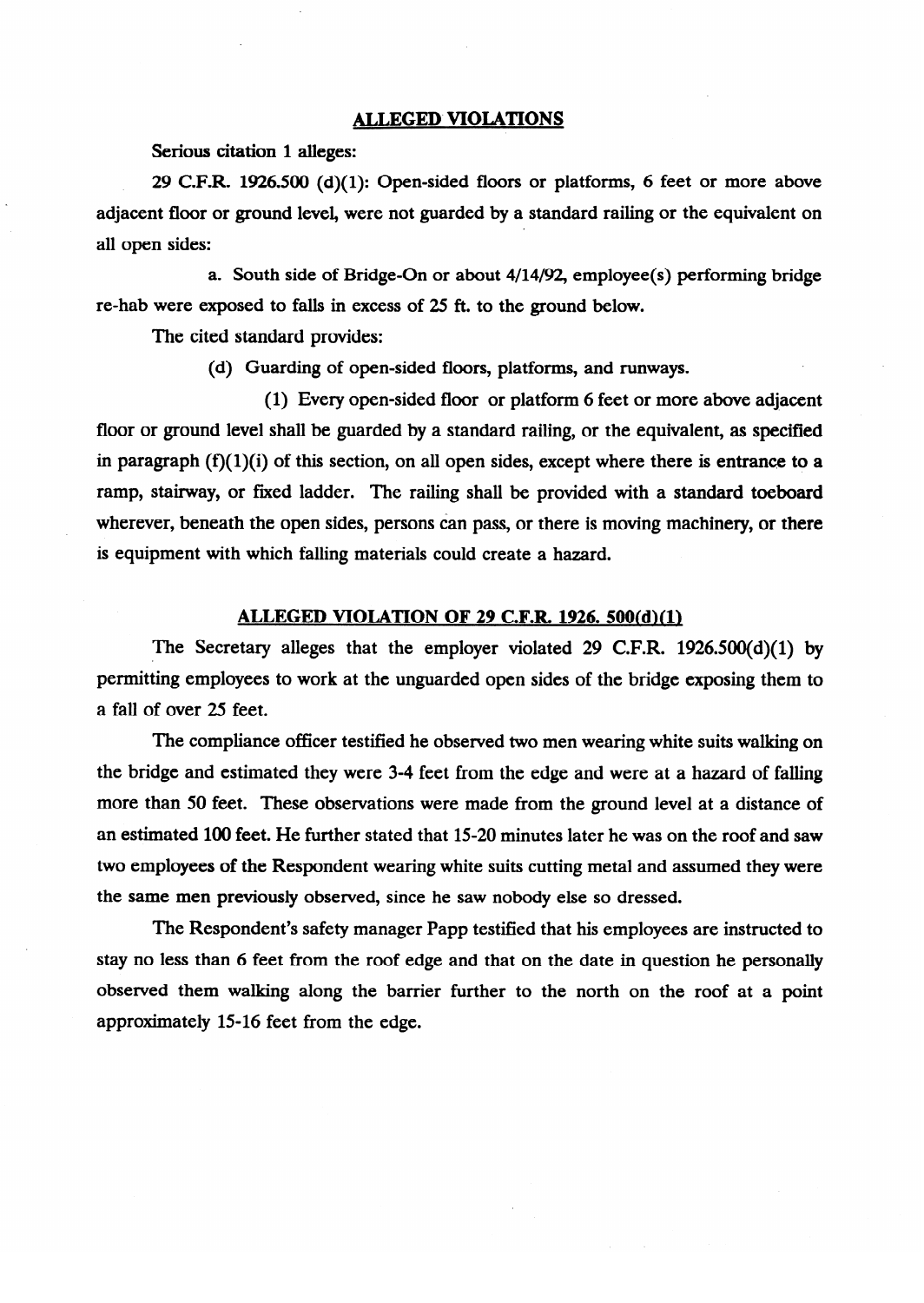To **prove a** violation of section 5 (a)(2) of the Act, 29 **U.S.C. 659(a)(2),** the Secretary must show by a preponderance of the evidence that among other things, the cited employer failed to **comply** with the standard.

The **evidence** in this case is in my opinion totally insufficient to sustain the Secretary's burden of proof that Respondent's employees were subject to a hazard. Firstly, there is a serious question as to whether the compliance officers observation that the two men observed **walking on** the bridge were in fact employees of Respondent. This was **assumed**  because they wore white suits; yet, the testimony shows there were other employees working<br>on the roof for the general contractor who were doing lead burning and could be similarly dressed prior to the arrival on the roof of the compliance officer inasmuch as he arrived there 15-20 minutes after his observation. Conceivably they could have finished their operation and discarded the white attire, so that he saw none on other employees. He made no inquiry of the two Respondent employees in the white suits as to when they arrived on the roof, how they got there etc. so as be more definite and certain as to his assumptions. Moreover, he assumed whoever was walking on the bridge was only 3-4 feet from the edge. Not only is this rank conjecture, but is directly contradicted by the testimony of Papp who stated all his employees reached no less than 6 feet from the edge and in fact in walking on the bridge were 15-16 feet away; this statement was made on his personal observation on the date of the alleged violations. The conjectural testimony of the compliance officer about seeing unknown and unnamed men walking together with his rough estimate of their closeness to the roof edge is of little probative value when seen in the light of the definite testimony of Papp describing his personal observations. The testimony of Papp which was straightforward, frank and convincing and appeared to be truthful and honest demonstrated that Respondent's employees were not exposed to a hazard herein.

In short, the evidence is insufficient to prove the existence of a hazard. The quantum of evidence advanced by the Secretary could not convince a reasonable man that the facts so alleged are more probably true than false. The totality of the evidence shows the facts alleged by the Secretary to be unreliable and unworthy of belief.

As Judge Learned Hand stated in N.L.R.B. v. Remington Rand, 94 F2d 862, 873 (2nd Cir. 1938), we must rely in making findings upon "the kind of evidence on which responsible